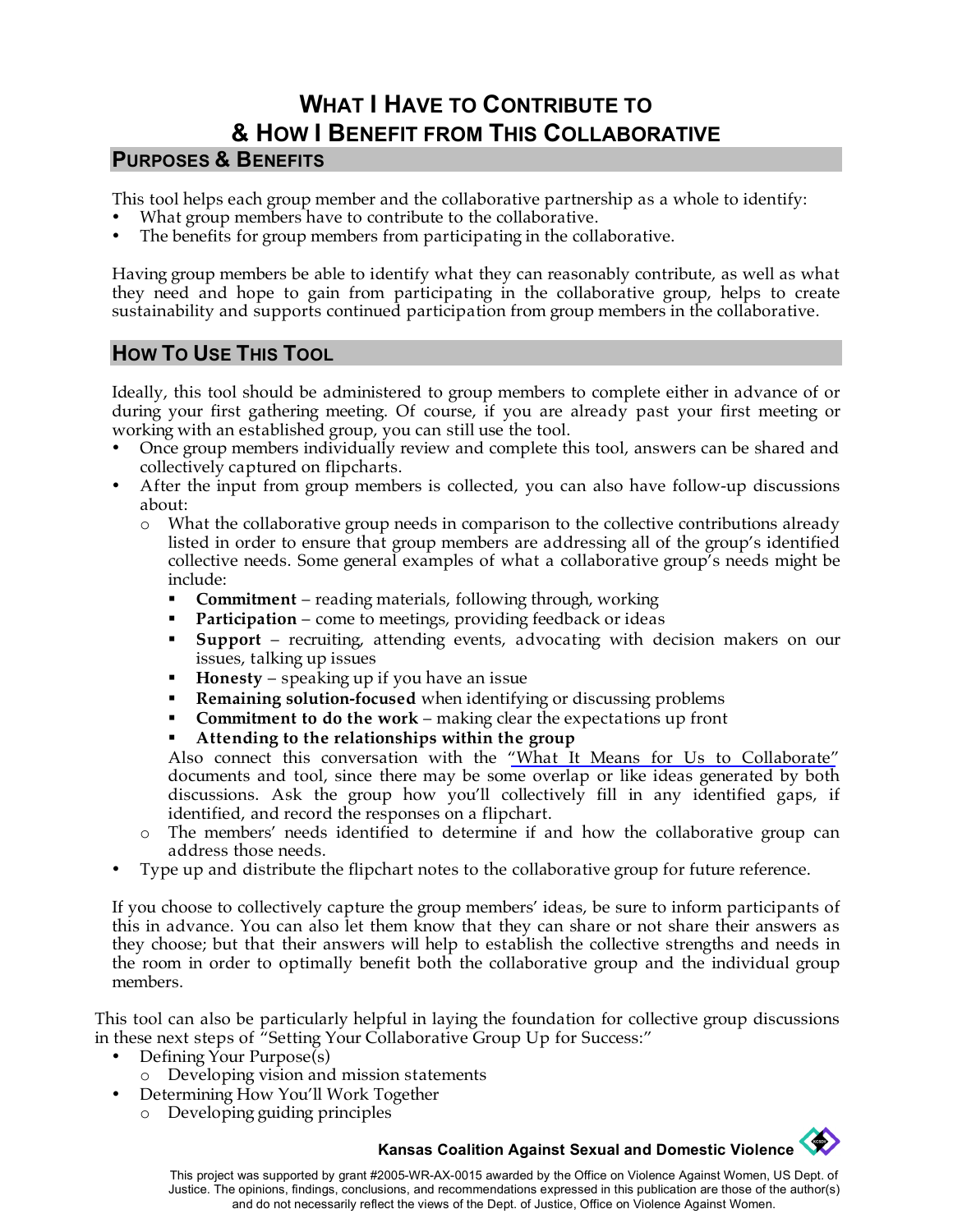- o Developing a collaboration charter or memorandum of understanding
- o Roles and commitments of group members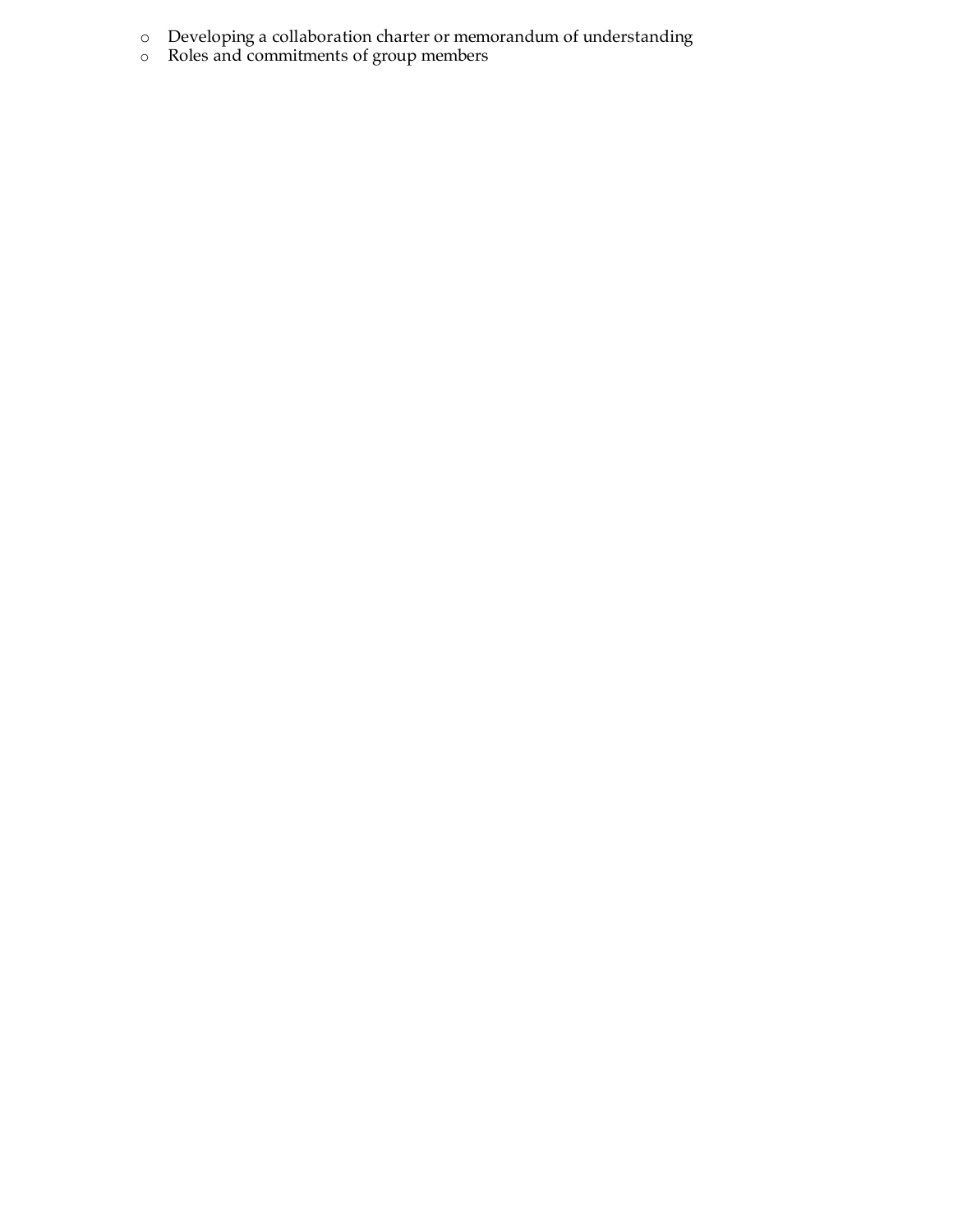### **INDIVIDUAL STRENGTHS TYPES**

There are four types of people that are critical to the success of any collaborative group in order to move from vision and ideas to action, and ultimately, to change. They are:

- The Do-er
- The Creator
- The Organizer
- The Planner

Below is a description of each of the types, including their strengths and characteristics.

## **Concrete Experience**

### *Experiencing/Feeling*

- Learning from specific experiences
- Relating to people
- Being sensitive to feelings and people

#### **THE CREATOR THE DO-ER**

**Strengths**

**Strengths** Gets things done Leading Taking Risks Initiating Being adaptable Being practical **Characteristics** Influences others – sells ideas, negotiates well Acts on intuition Gregarious Open minded Works from the "big picture" down to details

#### Being imaginative Understanding people Recognizing problems Brainstorming Being open minded **Characteristics** Helpful Listens before speaking Likes personalized feedback Delays reaching conclusions Broad cultural interests Sensitive to different perspectives Thoughtful

### **Active Experimentation**

*Doing*

- Showing ability to get things done
- Taking risks
- Influencing people & events through action

### **THE ORGANIZER**

**Strengths**

### **Strengths**

**THE PLANNER**

Solving problems Making decisions Reasoning Defining problems Being logical **Characteristics** Practical Prefers technical tasks to social issues Enjoys setting goals & checking progress Questions have "right" or "wrong" answers

Planning Creating models Defining problems Developing theories Being patient **Characteristics** Sets goals Enjoys investigation and research Focused on abstract ideas and concepts Assembles details into a larger frame Rejects subjectivity

## **Reflective Observation**

*Reflecting*

- Carefully observing before taking action
- Viewing issues from different perspectives
- Looking for the meaning of things

## **Abstract Conceptualization**

*Thinking*

- Logically analyzing ideas
- Planning systematically
- Acting on an intellectual understanding of a situation

## **Kansas Coalition Against Sexual and Domestic Violence**

This project was supported by grant #2005-WR-AX-0015 awarded by the Office on Violence Against Women, US Dept. of Justice. The opinions, findings, conclusions, and recommendations expressed in this publication are those of the author(s) and do not necessarily reflect the views of the Dept. of Justice, Office on Violence Against Women.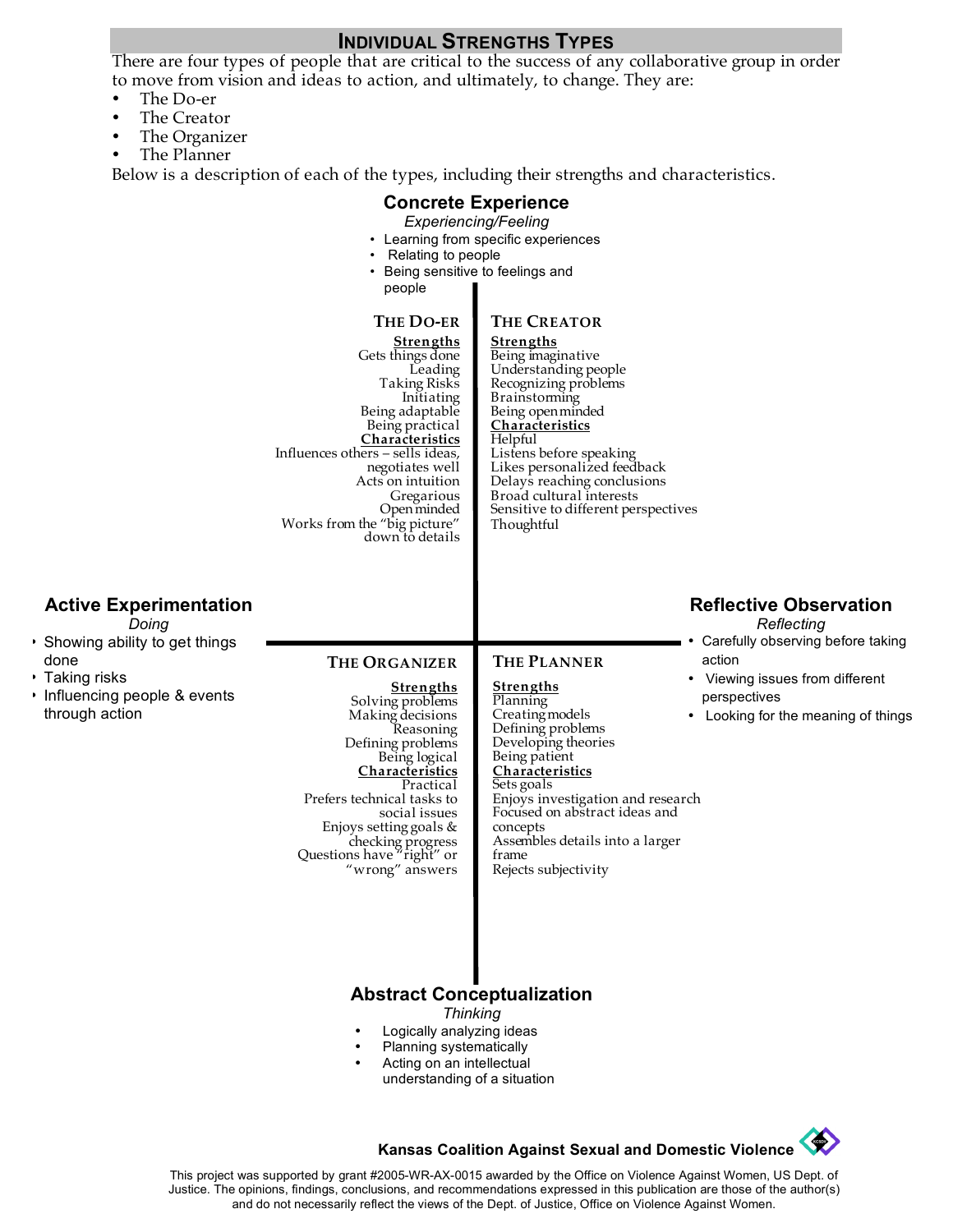Identify your type(s) strengths and characteristics by placing a checkmark next to each strength or characteristic listed by each of the four types. Many people can readily identify at least one type that they primarily operate from based upon the number of check-marked strengths and characteristics that best describe them; however, for many people, the type they are depends upon any number of factors, such as their current life circumstances (e.g., their job duties), the context or situation (e.g., work vs. personal life), etc.

Now that you have identified your strengths and characteristics by each of the four types of people, use the table below to provide a brief description of the type(s) that you are based upon the context provided. You may be just one primary type or more than one type given the context. Try to be as thorough as you can in describing yourself.

| Context/Type:          | The Do-er | <b>The Creator</b> | <b>The Organizer</b> | <b>The Planner</b> |
|------------------------|-----------|--------------------|----------------------|--------------------|
| <b>Experiences</b>     |           |                    |                      |                    |
| <b>Education/Work</b>  |           |                    |                      |                    |
| <b>Talents/Hobbies</b> |           |                    |                      |                    |
| Other?                 |           |                    |                      |                    |

In addition, please describe any current and/or past connections or relationships you have/have had as they might benefit our work:

Based upon your responses in the table and to the question above, what contribution(s) can you make to the collaborative group in terms of:

- What kinds of things are you willing to do for this collaborative group?
- What kind of things are you capable of doing for this collaborative group but would rather not?
- What kinds of things are absolutely not willing to do for this collaborative group?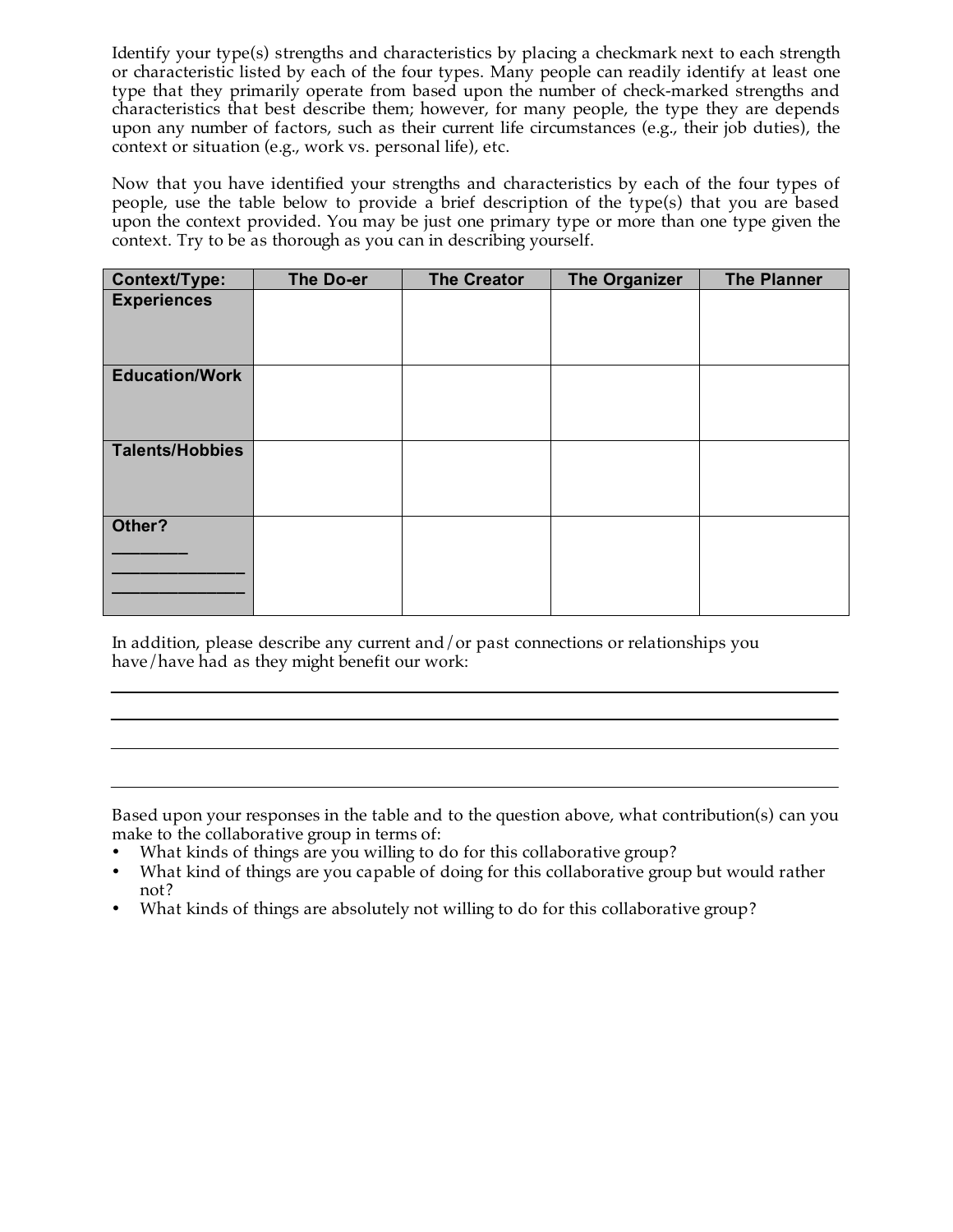| Things I Am Willing to Do | Things I Can Do but Would<br><b>Rather Not</b> | <b>Things I Cannot Do</b> |
|---------------------------|------------------------------------------------|---------------------------|
|                           |                                                |                           |
|                           |                                                |                           |
|                           |                                                |                           |
|                           |                                                |                           |
|                           |                                                |                           |
|                           |                                                |                           |
|                           |                                                |                           |
|                           |                                                |                           |

This isn't just about what you can contribute; it's also how you can benefit from participating in this collaborative. Review the list of typical example, general collaborative benefits below:

- Visibility for your contribution and/or organization<br>• Networking/building important working relationship
- Networking/building important working relationships<br>• Possible resources to belp address problems that affect
- Possible resources to help address problems that affect you
- Increased future funding opportunities for collaborative partners
- Sense of self-worth giving back to your community
- Being a part of accomplishments
- Gain new knowledge and skills

What are all of the possible benefits to you and/or your organization from participating in this collaborative group and, of these, which ones are "must haves" (i.e., benefits that must be in place in order for your ongoing participation) and which ones are "would like to haves" (i.e., benefits that would be nice to have but aren't critical to your ongoing participation)?

| <b>Participation Benefits "Must Haves"</b> | <b>Participation Benefits "Would Like to</b><br>Haves" |
|--------------------------------------------|--------------------------------------------------------|
|                                            |                                                        |
|                                            |                                                        |
|                                            |                                                        |
|                                            |                                                        |
|                                            |                                                        |
|                                            |                                                        |
|                                            |                                                        |
|                                            |                                                        |
|                                            |                                                        |